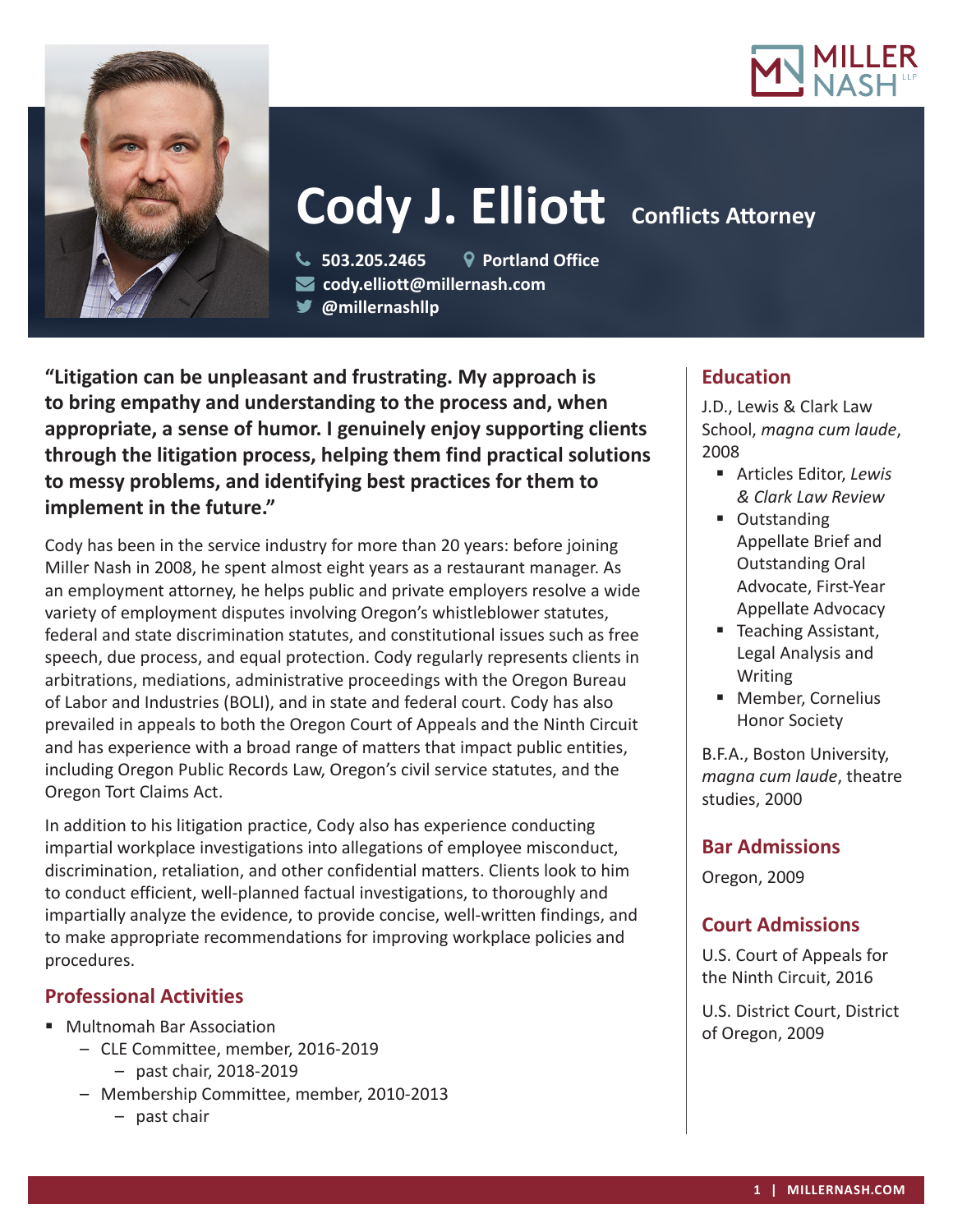

- Oregon State Bar, member
	- Quality of Life Committee, member, 2013-2015
- Federal Bar Association, member

# **Civic Activities**

- Harpole Memorial Legacy Scholarship Committee, Lewis & Clark Law School, member
- St. Andrew Legal Clinic Taste For Justice
	- Planning Committee
- **Susan G. Komen Oregon & SW Washington, Ambassador Board, 2015-2018**
- **EXEL A.** Leukemia & Lymphoma Society, Light the Night Walk Team Captain, 2014-present

# **Representative Experience**

#### **Litigation**

- Successfully represented public university in appeal of a tenured faculty member's dismissal for bullying and sexual harassment. The appeal was under Oregon's writ-of-review statute, and we obtained full dismissal of the appeal and affirmation of the faculty member's dismissal.
- Successfully represented trade association in declaratory judgment action to prevent the disclosure of confidential trade-secret information under the Oregon Public Records Law.
- Obtained full summary judgment in favor of public school district in a lawsuit brought by a former counseling intern who asserted various constitutional claims (equal protection, due process, and speech), religious discrimination, national origin discrimination, and public-accommodation. The lawsuit involved two successful appeals to the Ninth Circuit Court of Appeals.
- Successfully represented fire district in a civil service appeal brought by a demoted firefighter. The civil service commission initially reversed the demotion and ordered reinstatement; on appeal to the circuit court, we obtained an order remanding the matter to the commission for rehearing, resulting in the commission's upholding the fire district's decision.
- Obtained summary judgment in favor of public university in lawsuit brought by an employee seeking indemnity under the Oregon Tort Claims Act for costs that he incurred in defending a sexual harassment lawsuit. Briefed and argued the matter on appeal in the Oregon Court of Appeals, which affirmed the award of summary judgment.
- Represented public university in five-day trial in federal court involving claims of age discrimination, retaliation, and disability discrimination related to tenure-track continuation.
- Obtained summary judgment in multiple matters involving claims of age discrimination, whistleblower discrimination, federal and state disability discrimination, and constitutional claims.

# **Publications**

- "Are Third Parties Excused From Liability for Aiding and Abetting Unlawful Employment Practices? Don't (A)bet on It . . ." Miller Nash Graham & Dunn, *News You Can Use* (May 2021)
- "LGBTQ+ Victory: Considerations for Employers After Supreme Court Holds that Title VII Prohibits Discrimination on the Basis of Sexual Orientation and Gender Identity," Miller Nash Graham & Dunn, *News You Can Use* (June 2020)
- "Is Institutional Academic Freedom on the Decline?" *Campus Legal Advisor* (July 2019)
- "Responding to a Crisis: How Human Resources Can Make Things Better, Not Worse," Associated General Contractors, *Constructor Magazine*, coauthor (June 2019)
- "Equal Pay Victory for Employees: Employers May Not Use Prior Salary to Justify a Wage Differential Between Male and Female Employees," Miller Nash Graham & Dunn, *News You Can Use* (Apr. 2018)